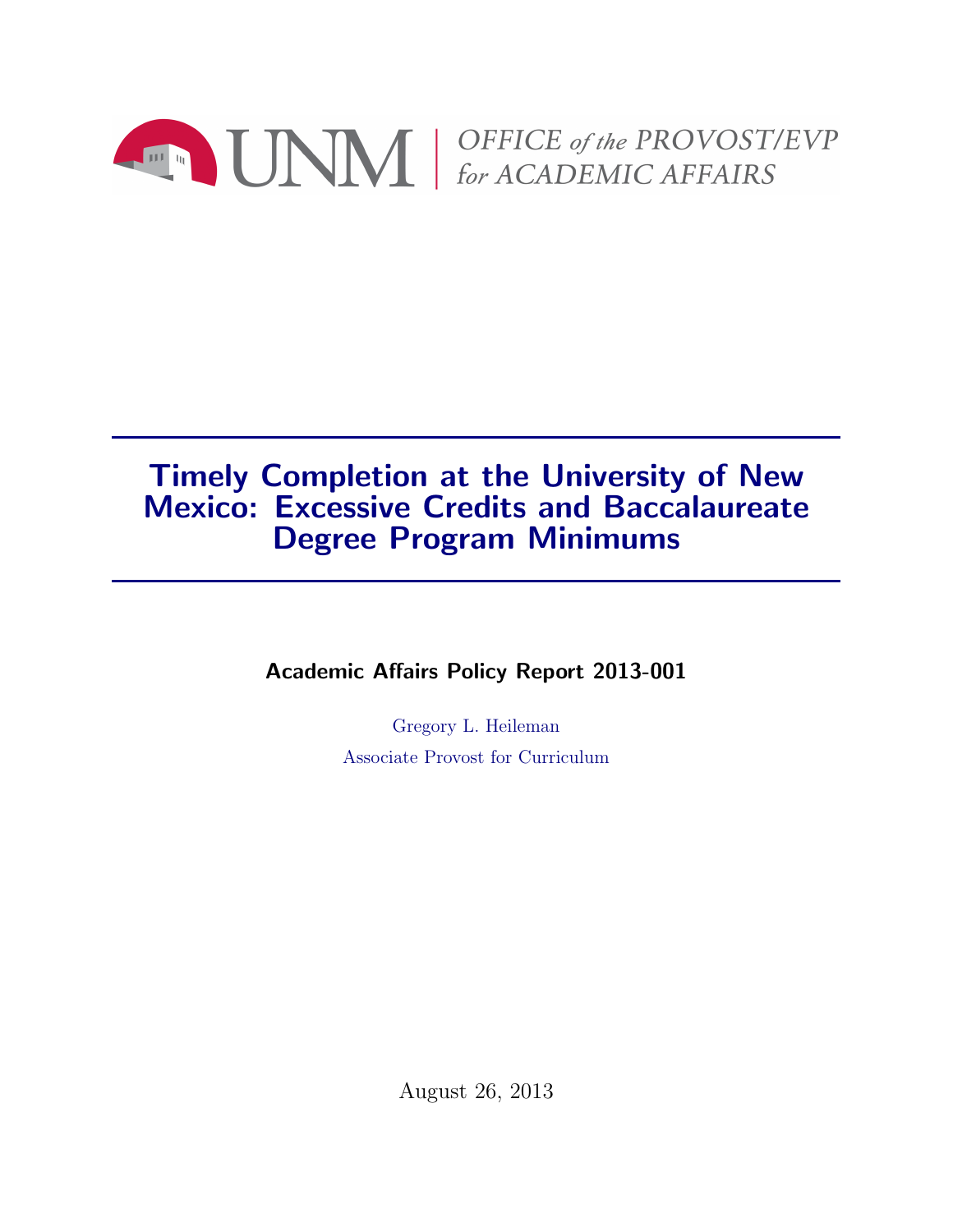# Contents

| 1 Introduction                                 | $\mathbf{2}$   |
|------------------------------------------------|----------------|
| 2 UNM Student Success                          | $\overline{2}$ |
| 3 Comparisons to Other States and Institutions | $\mathbf{5}$   |
| 4 Recommendations                              | 9              |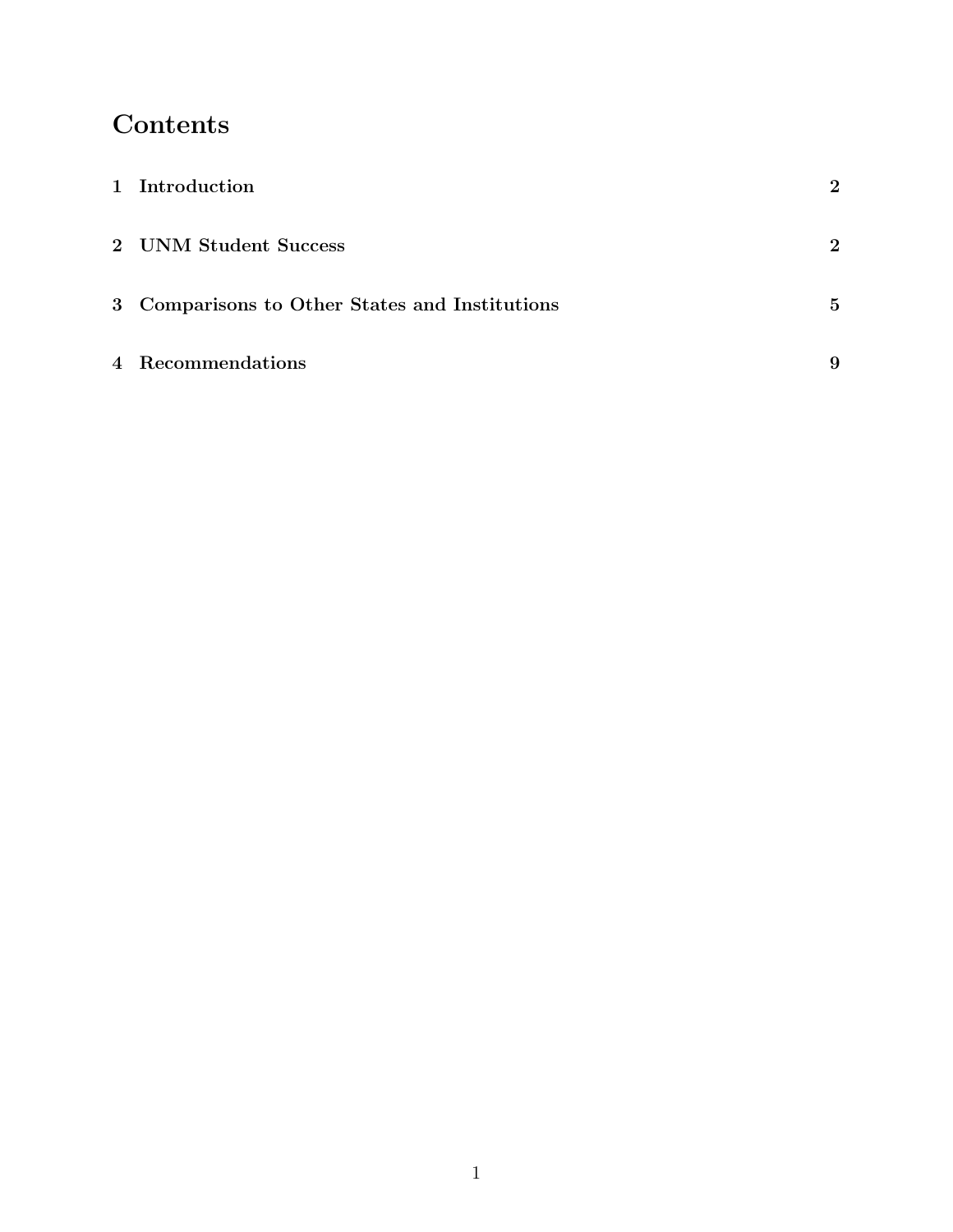# 1 Introduction

This report addresses the issue of timely completion of baccalaureate degrees at the University of New Mexico (UNM), with a focus on the number of credit hours required by UNM degree programs. In this section we provide some background on this problem, along with the relevant polices at UNM that govern graduation requirements. In Section 2, we provide recent UNM data related to student success; more specifically, we provide data describing the number of credit hours on average accumulated by UNM graduates. Next, in Section 3, we compare this UNM data to similar data in other states and at other institutions. In addition, we describe a number of state efforts aimed at addressing timely completion of baccalaureate degrees. Finally, in Section 4, we provide some recommendations for policy and curricular changes that will facilitate more timely degree completion at UNM.

There are three manuals containing policies related to the governance and operation of UNM. These are the Board of Regents' Policy Manual, the Faculty Handbook and the University Administrative Policies and Procedures Manual. None of these manuals contain any policies related to the number of credit hours required for a baccalaureate degree at the University of New Mexico. Rather, the only policy we have discovered related to the minimum number of credit hours required for a baccalaureate degree program at UNM is contained in the UNM University Catalog. This policy states, under the Graduation Requirements section, that [3]:

"Candidates for an undergraduate bachelors degree must meet the following University minimum degree requirements and are subject to the following University limitations:

–A minimum of 128 semester hours of earned credit is required. . . ."

The Office of the Secretary at UNM has performed a search for any actions taken by the UNM Faculty Senate on the number of credit hours required for a degree. The archives were searched dating back to 1976, the earliest date that Faculty Senate minutes are available electronically, with no records found pertaining to any actions or discussions related to this topic.

#### 2 UNM Student Success

In order to set the context, in this section we provide some recent data related to degree completions at UNM. Specifically, Figure 1 shows the average number of credit hours, by college, for students that graduated with a bachelor's degree from UNM during the 2011- 12 academic year. The gray line in this figure shows the range of credit hours required. Thus, any credit hours above this line are in excess, and provide a measure of inefficiency in the production of UNM bachelor's degrees. Although the three colors used to construct the bars in this figure—corresponding to credits earned at an institution other than UNM,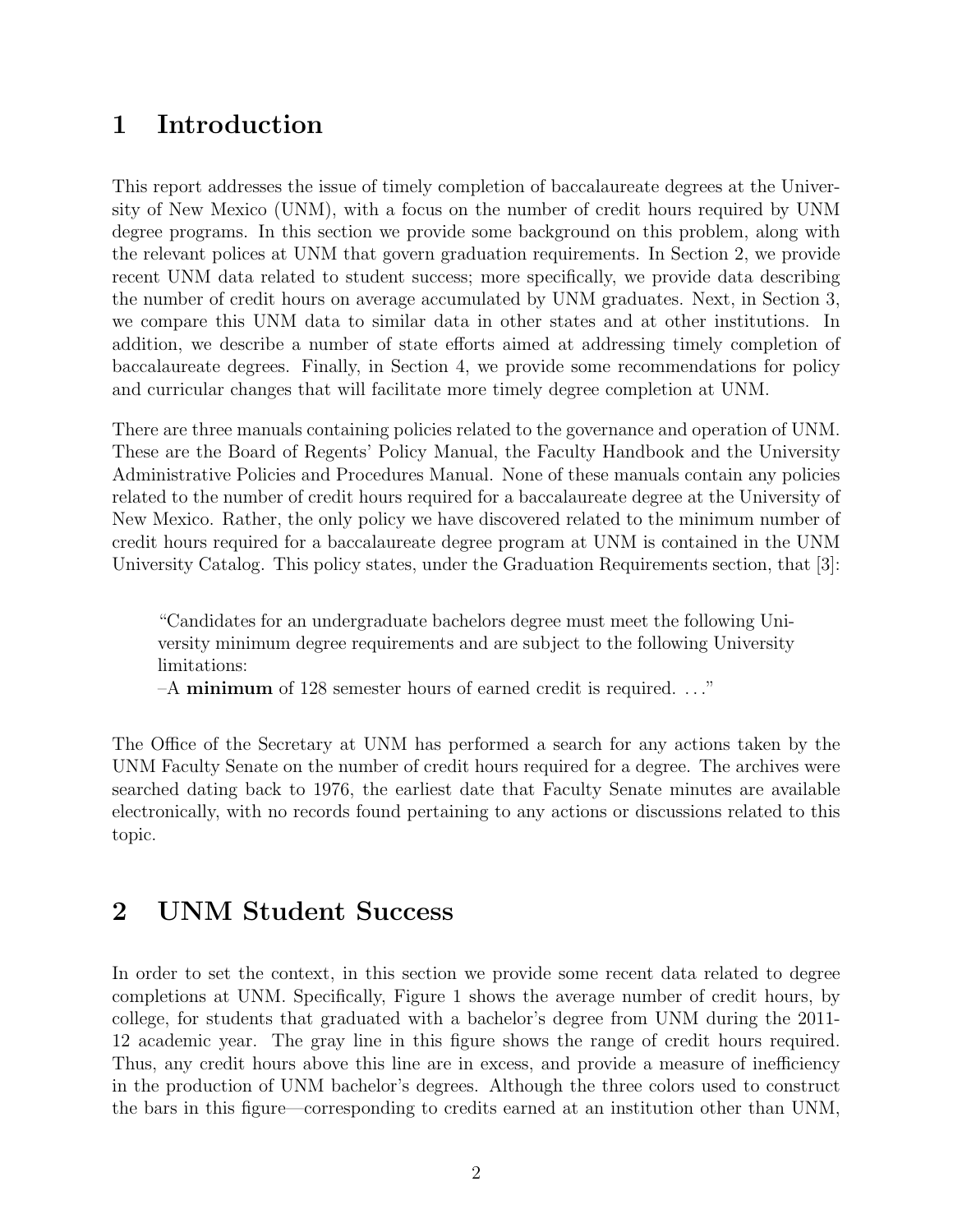

Figure 1: The average number of credit hours by college for bachelor's degree recipients at UNM during the 2011-12 academic year.

credits earned at UNM, and credits attempted but not earned at UNM—are shown on top of one another, it is important to recognize that these are not intended to imply a temporal relationship. That is, the credits earned outside of UNM do not all necessarily occur prior to earning credits at UNM, and the unsuccessful attempts at credit hours could have occurred at any time during students' progress towards degrees. Indeed, it is common for UNM students to intersperse credits over time between those earned at UNM and those earned elsewhere.

Figure 1 demonstrates that the excess credit hours accumulated by students in many colleges at UNM are significant. For instance, students that graduated with baccalaureate degrees in the 2011-12 academic year from the School of Medicine, the College of Nursing, the School of Engineering and the School of Architecture and Planning accumulated on average 187, 185, 180 and 170 credits hours, respectively. In the largest unit at UNM, the College of Arts & Sciences, students in this graduating class averaged 163 credit hours. To put these numbers in perspective, consider that a bachelor's as well as a masters degree are often obtained with 150 total credit hours—assuming 120 credit hours for a bachelor's degree, and 30 credit hours for a masters degree, the minimum requirements at many institutions.

Figure 2 shows the total number of earned credit hours, by degree program, for students that graduated with a bachelor's degree from UNM during the 2011-12 academic year. For each program, the low end of the line corresponds to the 25-th percentile and the high end to the 75-th percentile of the population that graduated with a particular degree. In addition, for each program, the center point of each circle corresponds to the median, and the size of the circle corresponds to the number of degrees awarded. Only programs that awarded more then 10 degrees during this time period are shown. Although many programs in engineering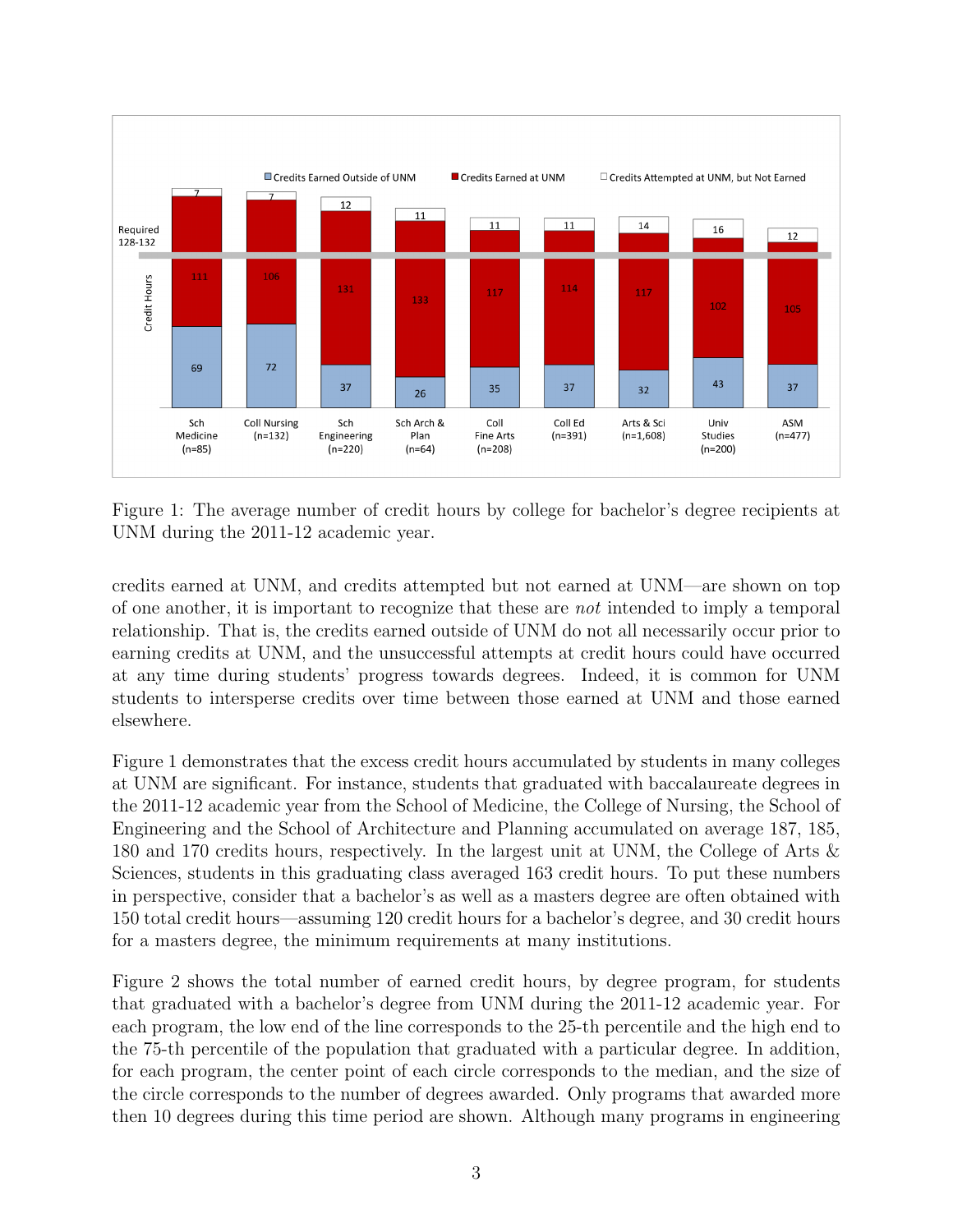

Figure 2: The total number of credit hours earned by program for bachelor's degree recipients at UNM during the 2011-12 academic year. The low end of each line corresponds to the 25 th percentile and the high end to the 75-th percentile. The center point of each circle corresponds to the median, and the size of the circle corresponds to the number of degrees awarded. Only programs that awarded more then 10 degrees during this time period are shown.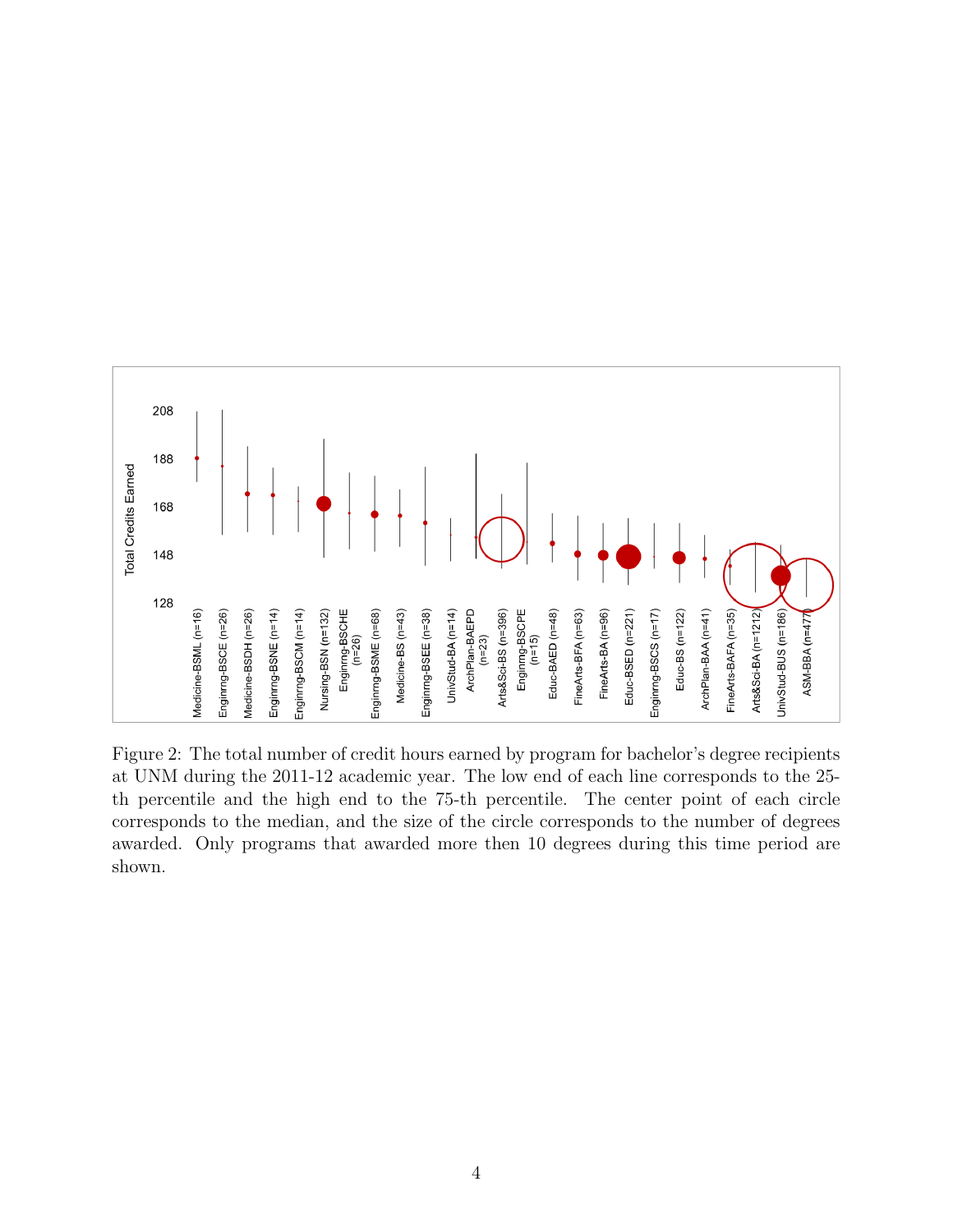and medicine are on the high end in this chart, the number of students these programs graduate is small. The bulk of students at UNM graduate with degrees from the College of Arts & Sciences, and Figure 2 shows that students in bachelor of arts programs are far more efficient than those in bachelor of science programs.

# 3 Comparisons to Other States and Institutions

For the high school graduating class of 1972, the national average for the number of credit hours accumulated in the pursuit of a bachelor's degree was 130; by 1982, this rose to 134, and by 1992, it was 138 [4]. In the mid-1990s, a number of states began to investigate the problem of "credit creep," and this problem was addressed in many cases through legislative actions. In this section we summarize a few of the more prominent cases, and then we provide comparisons between UNM and a number of institutions in other states.

In 1995, the State of Florida legislated that all baccalaureate degree programs at all state institutions, with exceptions allowed, be reduced to 120 credit hours. Prior to this, the state policy was that programs were not to exceed 128 credit hours. This legislation also mandated that all general education requirements be reduced to 36 hours, and that common degree program prerequisites be standardized, offered and accepted by all of the state's public universities and community colleges. In addition, the timeline provided for completing this work was only one year. Within six months of enacting this legislation, the statewide inventory of degree programs by credit hour had been reduced by 1,571 credit hours [5]. At the University of Florida, the largest university in the state at the time, this change translated into a savings of nearly 56,000 credit hours annually, which equated to approximately 400 additional four-year degrees without changing the overall enrollment level.

In 1993-94, the University of Wisconsin enacted curricular reforms similar to those instituted in Florida. Over the next sixteen years, the average number of credit hours attempted by graduates was reduced from 145 to 132. This change allowed the University of Wisconsin to accommodate 15,000 additional students in 2009-10, as compared to what would have been possible in 1993-94 [4].

In 2005, the State of Texas enacted legislation that placed a limit, with exceptions, on the number of semester credit hours that a public university in that state may require for any bachelor's degree. The statute in the case reads [2]:

"To earn a baccalaureate degree, a student may not be required by a general academic teaching institution to complete more than the minimum number of semester credit hours required for the degree by the Southern Association of Colleges and Schools or its successor unless the institution determines that there is a compelling academic reason for requiring completion of additional semester credit hours for the degree."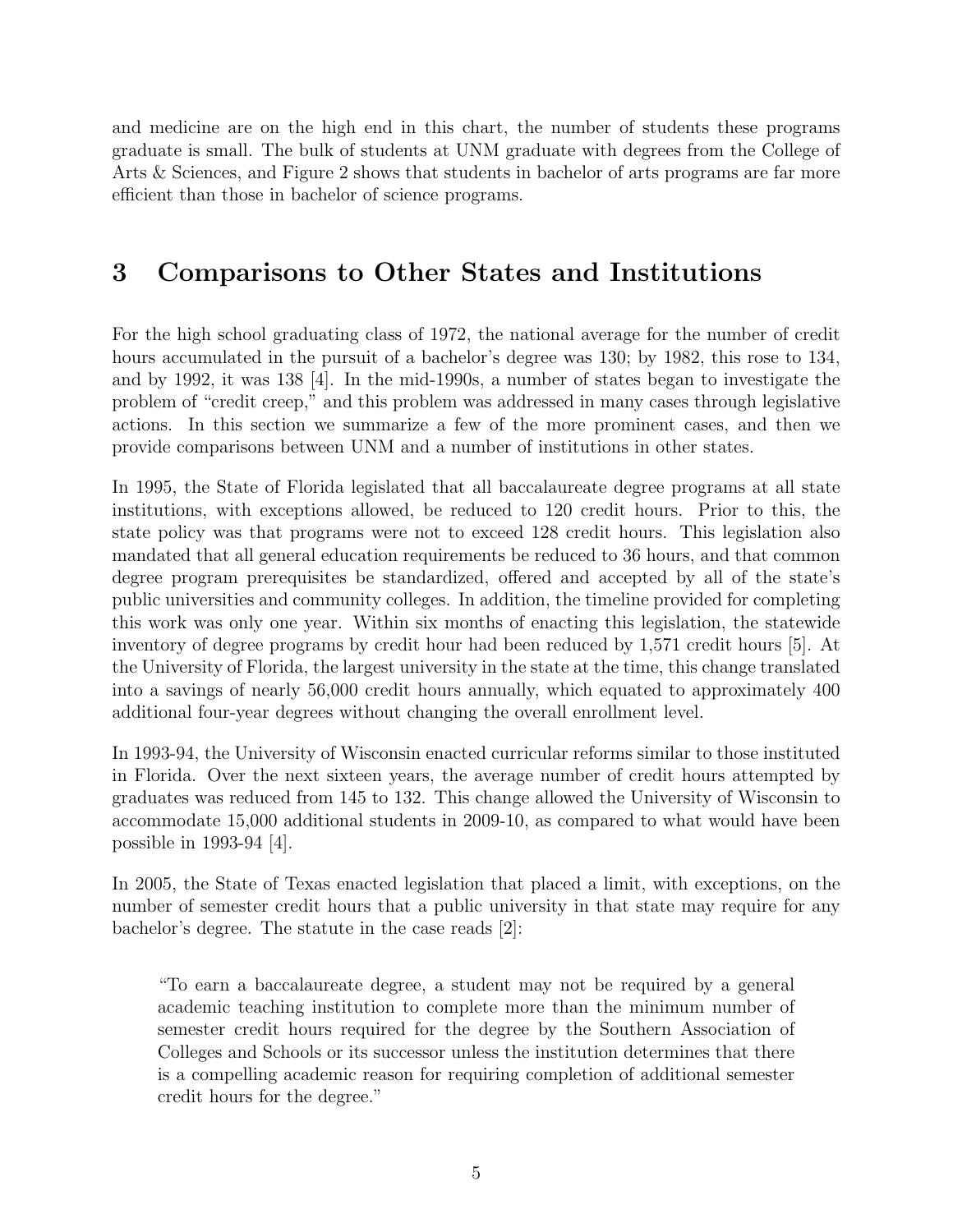Furthermore, this statute "does not prohibit the institution from reducing the number of semester credit hours the student must complete to receive the degree." Similar to all other higher education accreditation commissions we are aware of, the Southern Association of Colleges and Schools assumes a minimum requirement of 120 credit hours for any baccalaureate degree program.

In addition, it should be noted that both Texas and Florida have passed laws requiring universities to charge additional tuition for excessive undergraduate credit hours. Specifically, in 2009, the State of Florida enacted legislation which requires universities to add a surcharge on each credit hour taken in excess of 120% of the total hours required for a degree [1].

Upon searching the State of New Mexico Constitution, Administrative Code and Statutes, we have not found any requirements or guidelines from the state regarding credit hours for degree completion for institutions of higher learning; however, the Higher Learning Commission, the institutional accreditor for UNM, outlines minimum expectations in the Assumed Practices section of their criteria. Specifically, the minimum credit hour guidelines for degrees are listed in Section B.1.a. as follows:

"The institution conforms to commonly accepted minimum program length: 60 semester credits for associates degrees, 120 semester credits for bachelors degrees, and 30 semester credits beyond the bachelors for masters degrees. Any variation from these minima must be explained and justified."

A search of the minimum credit hour requirements for degree completion was conducted for UNM's newly proposed peer list. A majority of UNM's peers set the minimum credit hour requirements for a bachelors degree at 120 hours, with the exception of New Mexico State University (128), and the University of Utah (122). Most of these peers also set a minimum requirement for a second degree at 30 hours, although Texas Tech University requires 24 hours. A majority of the institutions also state that the minimum requirements for specific bachelors degrees may vary by college and degree. A summary of these results is provided in Figure 3, where we have also listed the minimum credit hour requirement for four-year institutions in New Mexico. Note that all but one of the seven four-year institutions in New Mexico require a minimum of 128 credit hours for a bachelor's degree. The exception is New Mexico Tech University, which requires a minimum of 130 credit hours.

In addition, the Office of Institutional Analytics at UNM contacted a few of our peer institutions in order to obtain data related to the actual number of credit hours attempted by graduates. The results are shown in Figures 4 and 5. Figure 4 shows the average number of credit hours accumulated by degree recipients at three of UNM's peer institutions, Arizona State, University of Houston and University of Tennessee. It is interesting to note that Arizona State University has the minimum value for all colleges across all four institutions shown in the figure. Not only does Arizona State University have a 120 credit hour minimum for the baccalaureate degree, but the university has mandated that *all* programs, including those in architecture and engineering, must meet the minimum with their degree requirements. Contrast this to the University of Houston. Even though the State of Texas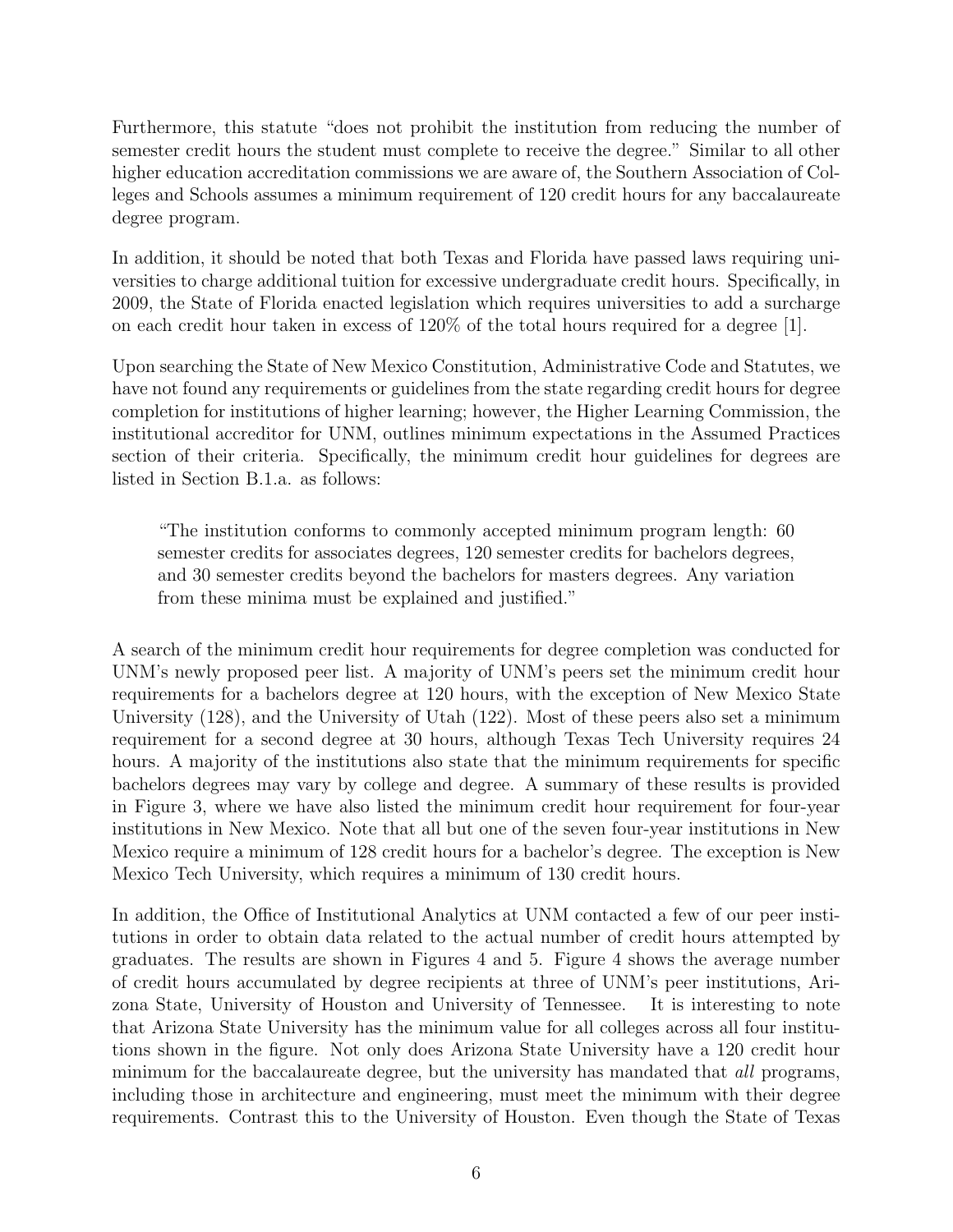|                                      | Min. Credit Hours    |                                                  |
|--------------------------------------|----------------------|--------------------------------------------------|
| Institution                          | bachelor's Degree    | <b>Notes</b>                                     |
|                                      |                      | Policy allows for exceptions; however,           |
| Arizona State University             | 120                  | all programs, including those in architecture    |
|                                      |                      | and engineering, meet the minimum.               |
| University of Arizona                | 120                  |                                                  |
| University of California-Riverside   | 180 (quarter system) | Equates to 120 semester credit hrs.              |
| University of Colorado-Boulder       | 120                  |                                                  |
| University of Colorado-Denver        | $\overline{120}$     |                                                  |
| Florida International University     | 120                  |                                                  |
| University of Iowa                   | 120                  |                                                  |
| University of Kansas                 | $\overline{120}$     |                                                  |
| University of Missouri-Columbia      | $\overline{120}$     |                                                  |
| University of Nebraska-Lincoln       | $\overline{120}$     |                                                  |
| University of Nevada-Las Vegas       | $\overline{120}$     |                                                  |
| University of Oklahoma               | $\overline{120}$     |                                                  |
| University of Tennessee              | 120                  |                                                  |
| (Texas System)                       |                      | 120 credit hours is the legislated maximum, with |
| Texas A&M University-College Station | 120                  | exceptions allowed. Texas State Law on Excessive |
| Texas Tech University                |                      | Undergraduate Hours assesses a penalty for       |
| The University of Texas at Arlington |                      | exceeding 30 hours beyond those required for     |
| The University of Texas at Austin    |                      | degree.                                          |
| The University of Texas at El Paso   |                      |                                                  |
| University of Houston                |                      |                                                  |
| Oklahoma State University            | 120                  | Some programs are as high as 150 credit hrs.     |
| University of Utah                   | $\overline{122}$     |                                                  |
| <b>New Mexico Institutions</b>       |                      |                                                  |
| Eastern New Mexico University        | 128                  |                                                  |
| New Mexico Highlands University      | 128                  |                                                  |
| New Mexico State                     | $\overline{128}$     | At least 48 hrs. numbered 300 and above.         |
| New Mexico Tech University           | $\overline{130}$     |                                                  |
| Northern New Mexico College          | 128                  |                                                  |
| Western New Mexico University        | 128                  |                                                  |
| <b>University of New Mexico</b>      | 128                  |                                                  |

Figure 3: The minimum number of credit hours required for a bachelor's degree at UNM peer institutions and other four-year institutions in New Mexico.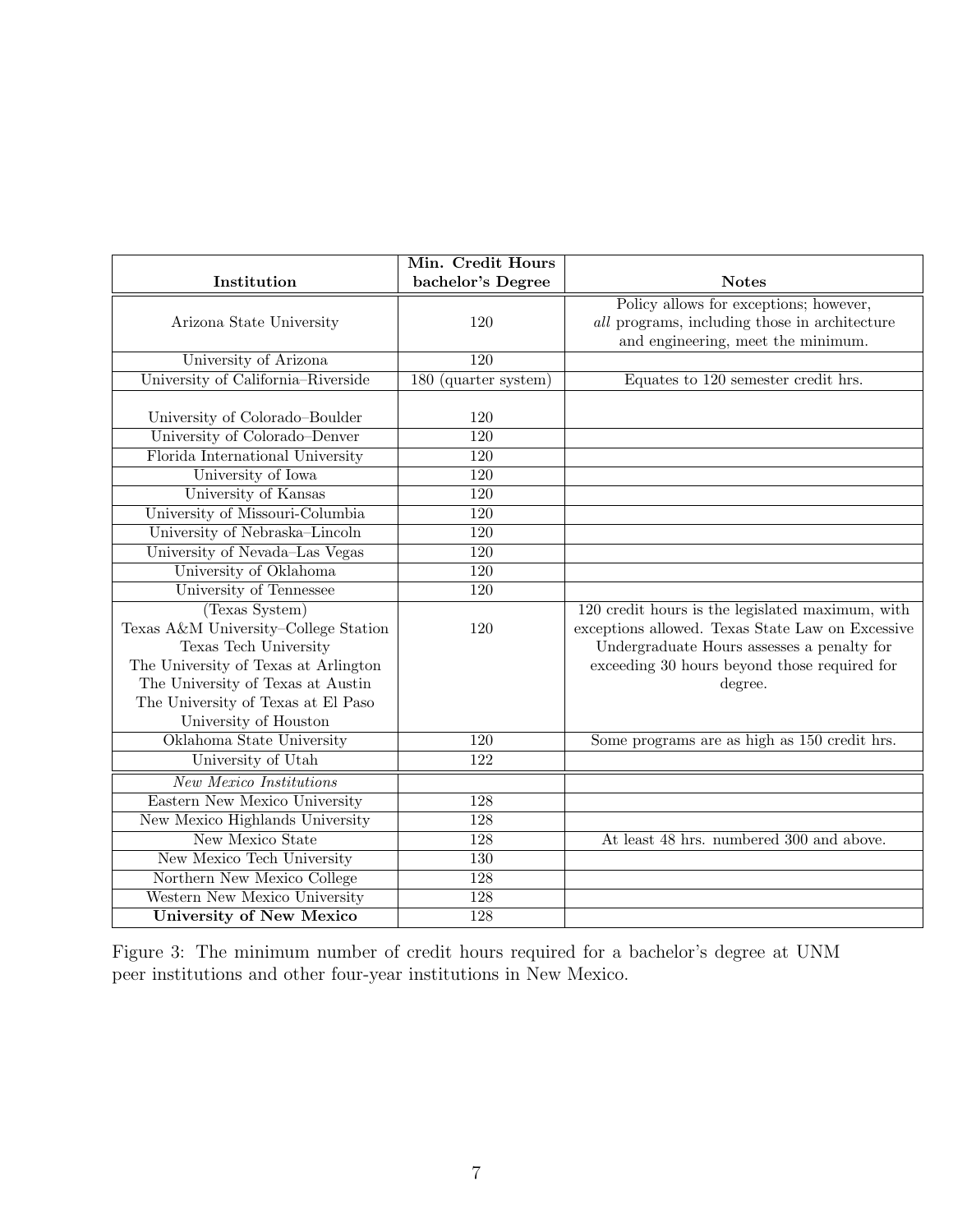| <b>UNM</b>                         |            | Arizona State                 |            | <b>Univ Houston</b>             |          | <b>Univ Tennessee</b>            |             |
|------------------------------------|------------|-------------------------------|------------|---------------------------------|----------|----------------------------------|-------------|
| <b>Degree Year</b>                 | $'11 - 12$ |                               | $'11 - 12$ |                                 | $'10-11$ |                                  | $'11 - '12$ |
| Min. Credit Hours for Degree       | 128        |                               | 120        |                                 | 120      |                                  | 120         |
| Average Credit Hours by Coll.      |            |                               |            |                                 |          |                                  |             |
| <b>School Medicine</b>             | 180.5      |                               |            |                                 |          |                                  |             |
| <b>Coll. Nursing</b>               | 177.7      | Nursing & Health Innovation   | 153.0      |                                 |          | <b>Coll. Nursing</b>             | 148.5       |
| <b>School Engineering</b>          | 168.1      | Engineering                   | 147.0      | <b>Cullen Coll. Engineering</b> | 166.2    | Engineering                      | 151.0       |
| School Arch. & Planning            | 159.5      | Design & The Arts - Design    | 136.0      | <b>School Architecture</b>      | 177.8    | <b>Architecture &amp; Design</b> | 171.7       |
| <b>Coll. Fine Arts</b>             | 151.5      | Design & The Arts - Fine Arts | 137.0      |                                 |          |                                  |             |
| Coll. Education                    | 151.3      | <b>Teachers Coll.</b>         | 134.0      | Coll. Education                 | 160.5    |                                  |             |
| <b>Coll. Arts &amp; Sciences</b>   | 149.3      | Liberal Arts & Sciences       | 133.0      | Coll. Liberal Arts & Soc Sci    | 152.5    | <b>Arts And Sciences</b>         | 141.1       |
| <b>University Studies</b>          | 145.1      | Letters & Sciences            | 129.0      |                                 |          |                                  |             |
| <b>Anderson Schools Management</b> | 141.5      | <b>Business</b>               | 134.0      | <b>Bauer Coll. Business</b>     | 155.2    | <b>Business Administration</b>   | 135.0       |

Figure 4: The average number of credit hours accumulated by graduates of specific colleges at UNM, Arizona State University, University of Houston and University of Tennessee.



Figure 5: The excess credit hours for graduates of specific colleges, as a percentage of the minimum required for the degree, at UNM (2011-12), Arizona State University (2011-12), University of Houston (2010-11) and University of Tennessee (2011-12).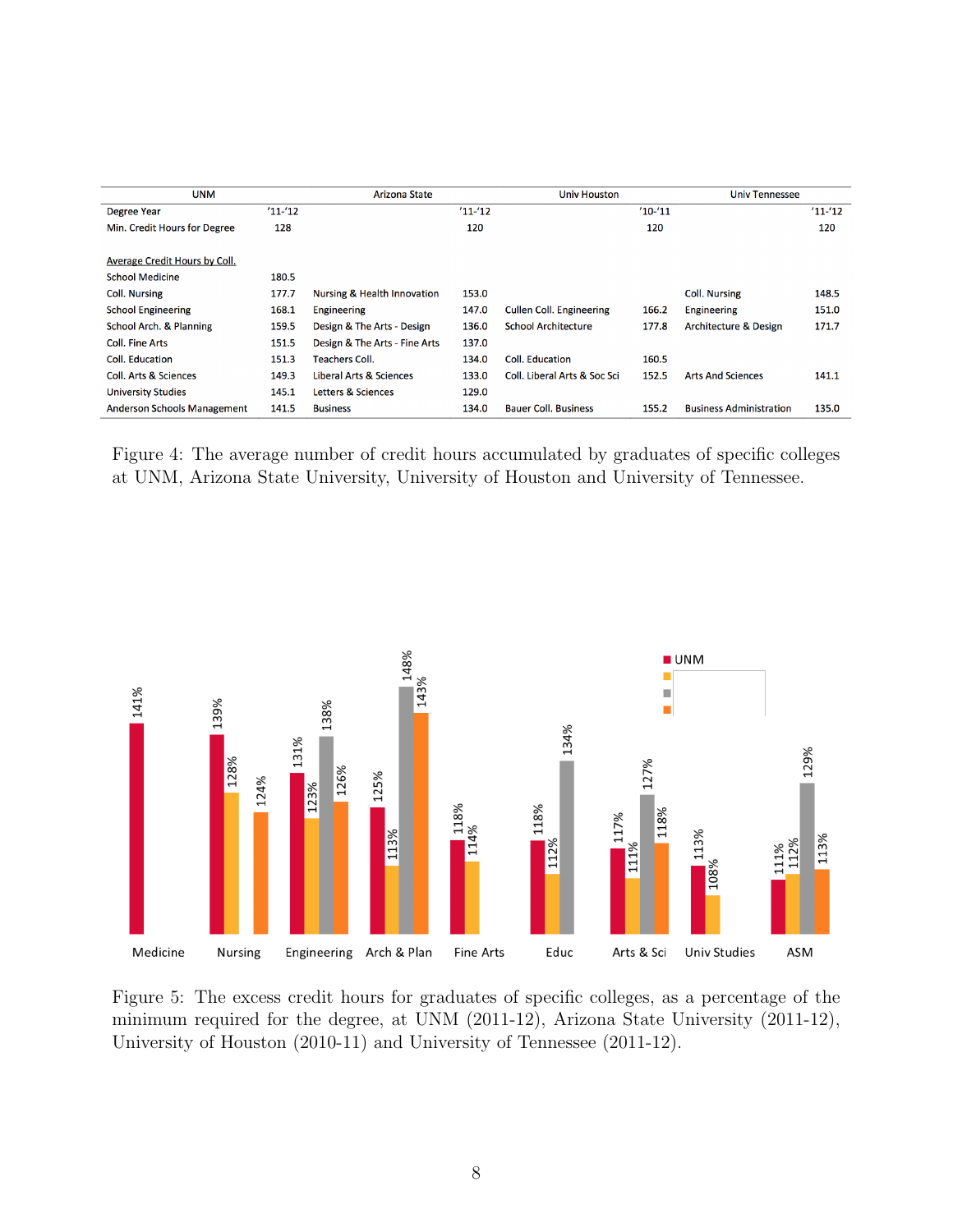mandates a 120 credit hour minimum, exceptions are allowed, and the University of Houston makes use of them. For instance, in the Cullen College of Engineering at the University of Houston, degree programs have between 127 and 131 required credit hours. The Bachelor of Architecture degree at the University of Houston is a five-year 160 credit hour program.

# 4 Recommendations

Complete College America provides three policy recommendations aimed at reducing time to degree. These include [4]:

- 1. Control credit creep by limiting program length.
- 2. Establish model four-year semester-by-semester road maps for all programs.
- 3. Guarantee the transfer of general education curriculum.

UNM should follow the examples set by other states, as well as the recommendations of Complete College America, in order to streamline our curricula and address the excess credit hour issue that exists on our campus. This should be accomplished through the following actions:

- Work with the UNM Faculty Senate to create a policy that reduces the minimum number of credit hours required for a baccalaureate degree at UNM from 128 to 120. Many of our peer institutions have demonstrated that this is possible while also maintaining program quality.
- Once the previous policy is in place, work with the UNM Faculty Senate Curriculum Committee and academic departments to review all degree programs, with the goal of reducing degree requirements in order to match the 120 credit hour minimum, with exceptions allowed if compelling academic reasons are provided.
- Work with academic units at UNM to create four-year semester-by-semester road maps for all programs, and provide mechanisms for tracking the progress of students relative to these road maps.
- Create degree road maps that may be customized to a student's particular circumstances e.g., that start at the math course a student tests into, or that incorporate work completed at other institutions in the state (taking into account articulation agreements).